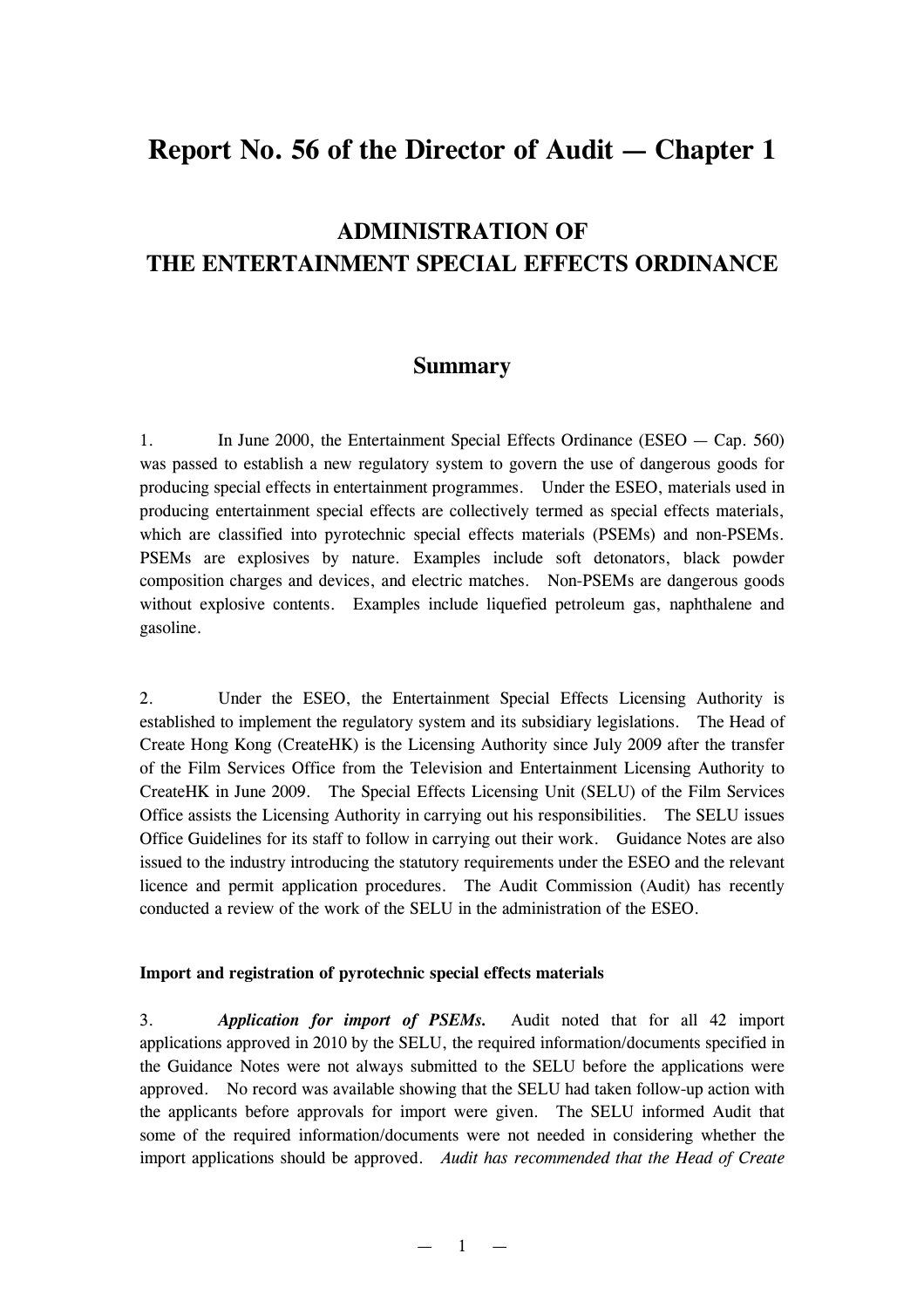*Hong Kong should: (a) revise the Guidance Notes to ensure that the applicants for import of PSEMs are required to provide only the information and documents that are necessary for the SELU to consider whether their applications should be approved; and (b) ensure that the required information and documents as stipulated in the Guidance Notes are provided by the applicants for import of PSEMs.*

4. *Registration of approved PSEMs.* According to the Guidance Notes, inclusion of approved PSEMs in the PSEM Register may only be considered after their successful use in several events. For all 28 PSEMs registered in the period 2008 to 2010, there was no readily available record showing that the SELU had tracked the numbers and details of the events in which the 28 PSEMs had been successfully used before they were registered. The SELU informed Audit that some other PSEMs had been used successfully in several events, but they were not entered in the Register because the practitioners who imported them did not want to make public the information. *Audit has recommended that the Head of Create Hong Kong should: (a) devise a system to monitor the numbers of events in which approved PSEMs have been successfully used; and (b) review the propriety of the practice of not registering approved PSEMs because the practitioners concerned do not want the SELU to register them, even though the PSEMs have been successfully used in several events.*

# **Licences and permits**

5. *Processing of applications for licenses and permits.* The Office Guidelines stipulate that the SELU should, among other things, conduct criminal record checks in determining whether an applicant is a fit and proper person to be issued a licence. For 6 of 19 Supplier/Store Licences examined, Audit noted that no criminal record checks were conducted because the applicants had already held a valid Special Effects Operator (SEO) Licence. For another 2 of the 19 Licences, criminal record checks were completed after the issue of the licences. Of 30 Discharge Permits examined, not all the required supporting documents or information were received for 4 Permits and not all the required supporting documents had been received before 12 Permits were issued. Of 80 Conveyance Permits examined, the class of SEO Licence specified for the supervisors of conveyance in 6 Permits was higher than that required according to the Office Guidelines. *Audit has recommended that the Head of Create Hong Kong should: (a) clearly spell out in the Office Guidelines whether criminal record checks are required for applicants of Supplier Licences and Store Licences who hold a valid SEO Licence; (b) record the justifications for issuing licences before criminal record checks have been completed; (c) ensure that all required supporting documents have been received before issuing licences and permits; and (d) ensure that the appropriate classes of SEO Licence are specified for the supervisors of conveyance as a condition in the Conveyance Permits issued.*

6. *Submission of reports by licence and permit holders.* Holders of licences and permits are required under the Entertainment Special Effects (General) Regulation and the conditions of licence/permit to submit various types of reports to the SELU on a periodic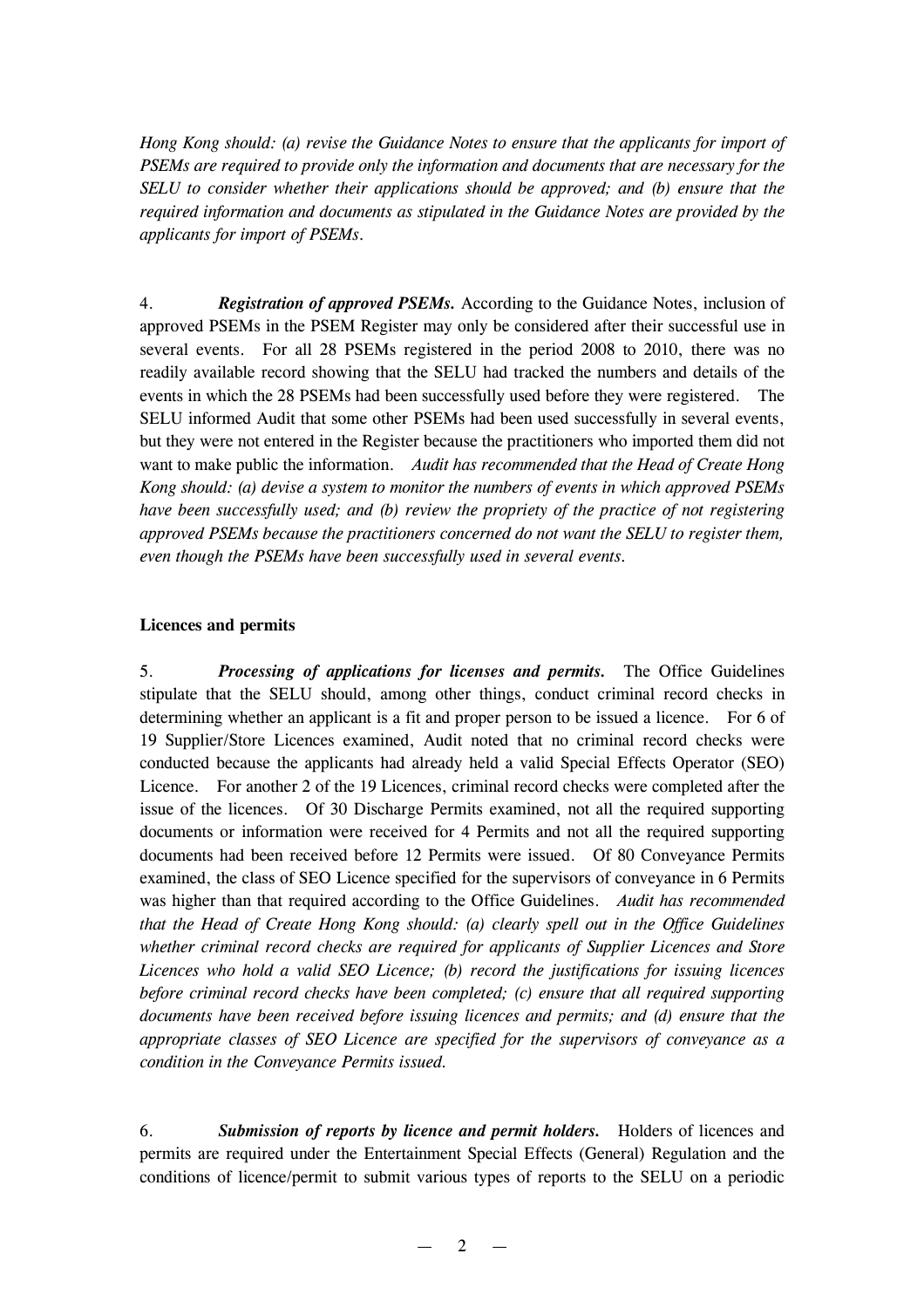basis. Up to 31 December 2010, 94 of 3,526 Discharge Reports, 11 of 435 Conveyance Reports, 7 of 13 Supplier Stock Reports, and 22 of 45 Store Transaction Reports were not submitted as required. Audit also noted that 4 of 10 Store Licence holders did not submit their Store Stock Books to the SELU as required. *Audit has recommended that the Head of Create Hong Kong should ensure that licence and permit holders properly prepare and submit reports in accordance with the requirements of the Entertainment Special Effects (General) Regulation and the licence and permit conditions.*

#### **Inspections by Special Effects Licensing Unit**

7. *Inspections.* The Office Guidelines do not spell out clearly the criteria for determining when a Demonstration Inspection and/or a Venue Inspection should be conducted before the issue of a Discharge Permit. Furthermore, the Office Guidelines do not stipulate the required frequency of Supplier Inspections. Audit noted that all Supplier Inspections examined were conducted at irregular intervals. Audit also noted that of 133 Store and Designated Area Inspections examined, 109 inspections were not conducted according to the frequency stipulated in the Office Guidelines. *Audit has recommended that the Head of Create Hong Kong should: (a) clearly spell out in the Office Guidelines the criteria for determining when a Demonstration Inspection and/or a Venue Inspection should be conducted before the issue of a Discharge Permit, and the required frequency of Supplier Inspections; and (b) ensure that Store and Designated Area Inspections are conducted according to the frequency stipulated in the Office Guidelines.*

8. *Inspection teams.* It is not specified in the Office Guidelines the criteria for determining the number of officers who should take part in each inspection. Taking into consideration the nature of and the checking steps required for the inspections, Audit considers that there may be room for reducing the size of the inspection teams for some inspections. Audit analysed the records of 237 inspections and found that 85% of the inspections were carried out by inspection teams of more than one officer. *Audit has recommended that the Head of Create Hong Kong should clearly spell out in the Office Guidelines the criteria for determining the number of officers in the inspection teams.*

9. *Handling of non-compliances.* If non-compliances with licence/permit requirements are observed during inspections, the inspection officers will ask the operators-in-charge to take remedial action. Disciplinary action may also be taken against the operators-in-charge. Audit reviewed the records for inspections conducted in the period January 2008 to October 2010 and noted that there were cases of delay in identifying non-compliances with licence conditions, taking remedial action by the operators-in-charge, and taking disciplinary action. *Audit has recommended that the Head of Create Hong Kong should take necessary measures to ensure that: (a) the inspection officer will endeavour to identify non-compliance cases without delay; and (b) appropriate action as stipulated in the Office Guidelines is taken on all non-compliance cases.*